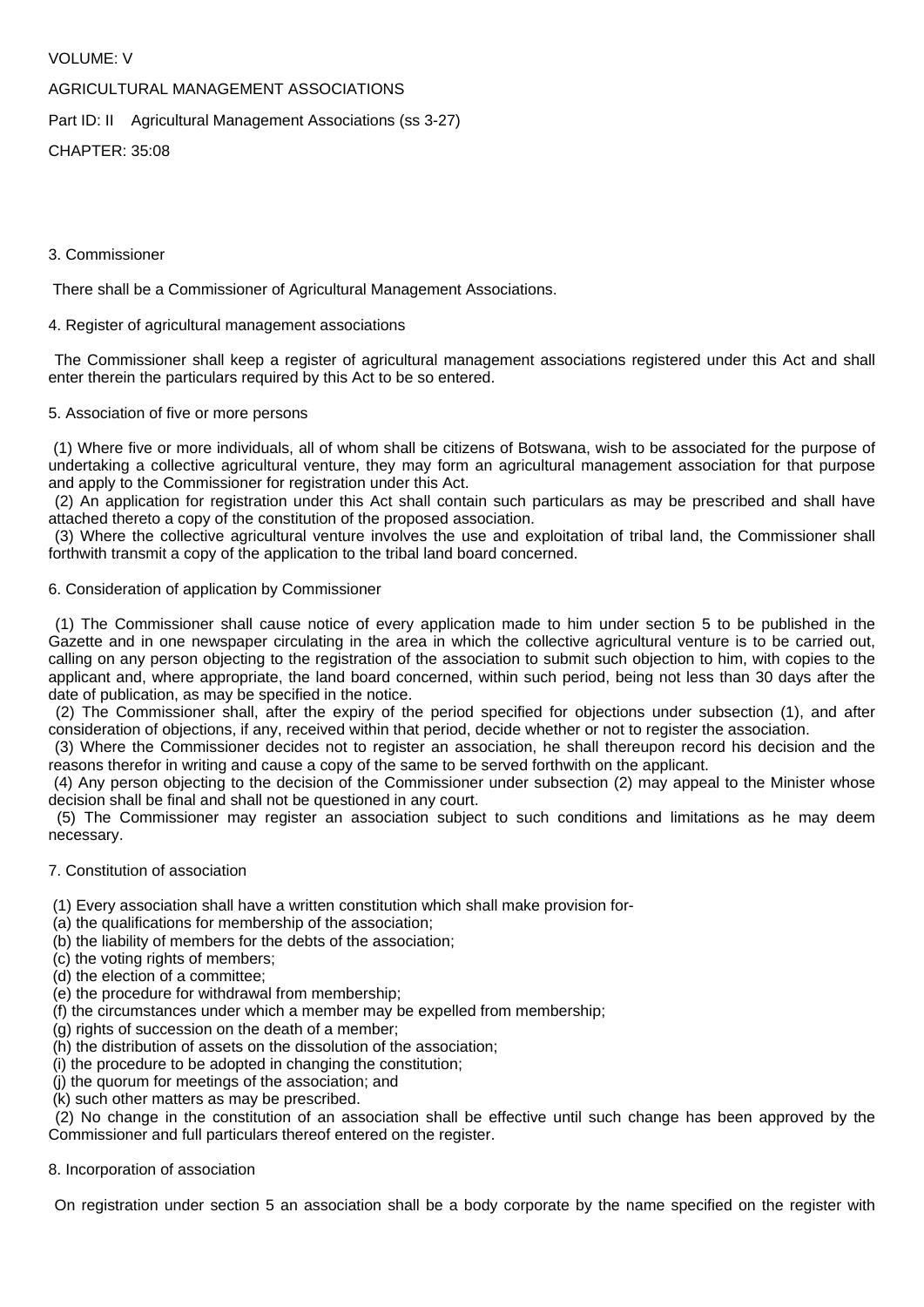perpetual succession.

## 9. Certificate of registration

(1) In registering an association under section 5 the Commissioner shall issue a certificate of registration.

 (2) Where an association is registered subject to conditions or limitations, such conditions or limitations shall be endorsed on the certificate issued under subsection (1).

10. Powers of association

Subject to this Act and to any conditions or limitations endorsed on its certificate of registration, an association may-

- (a) institute and defend suits and other legal proceedings;
- (b) acquire, hold, charge and dispose of property of any kind;

(c) enter into contracts;

- (d) borrow money with or without giving security; and
- (e) lend money with or without taking security.

## 11. Officers of association

 (1) The officers of an association shall consist of a chairman, vice-chairman, secretary, treasurer and such other officers as the constitution may require.

(2) The officers of an association shall be elected annually in accordance with the association's constitution.

 (3) Notice of the election of officers and of any change therein shall be sent to the Commissioner within 30 days of such election or change.

(4) The Commissioner shall note the election of or change in officers in the register.

## 12. Register of members

 Every association shall keep and maintain a register of the association's members in such form as may be prescribed. (2) A register of members kept under this section shall contain, in respect of each member-

(a) his name, place of residence and occupation;

(b) the date on which he became a member of the association;

(c) the amount of capital, whether in cash or kind, contributed or pledged by him to the association; and

(d) the date on which he ceased to be a member of the association.

 (3) A copy of the entries required by subsection (2) in respect of each member and notice in writing of any alteration of or addition to those entries shall be sent to the Commissioner within 30 days of such entry, alteration or addition.

 (4) Where a copy or notice is sent to the Commissioner under subsection (3), he shall accordingly enter in his register the particulars contained in the copy or alter or add to the entries therein contained.

#### 13. Limitation on liability of members

 No member, past member or the estate of an insolvent or deceased member of an association shall be liable for the debts or other liabilities of the registered association except as otherwise provided by this Act or by the association's constitution.

#### 14. No individual claim on capital

 No member, past member or the estate of an insolvent or deceased member of an association, shall, by virtue of membership of the association be entitled to or have any claim on any individual part or share of or interest in the capital of the association except as otherwise provided by this Act or by the association's constitution.

#### 15. Disposal of profits

 The net profits of an association may be divided among and paid to the members of the association in such proportion as the association's constitution may prescribe:

 Provided that no profits shall be distributed in respect of any year until the accounts of that year have been audited in accordance with section 20(1)(a).

# 16. Annual meeting of association

 (1) The annual general meeting of an association shall be held each year in accordance with the association's constitution.

 (2) The Commissioner, or a person nominated by him in that behalf, may attend the annual general meeting of an association, shall have the right to speak thereat, but shall not have the right to vote.

#### 17. Commissioner may convene special general meeting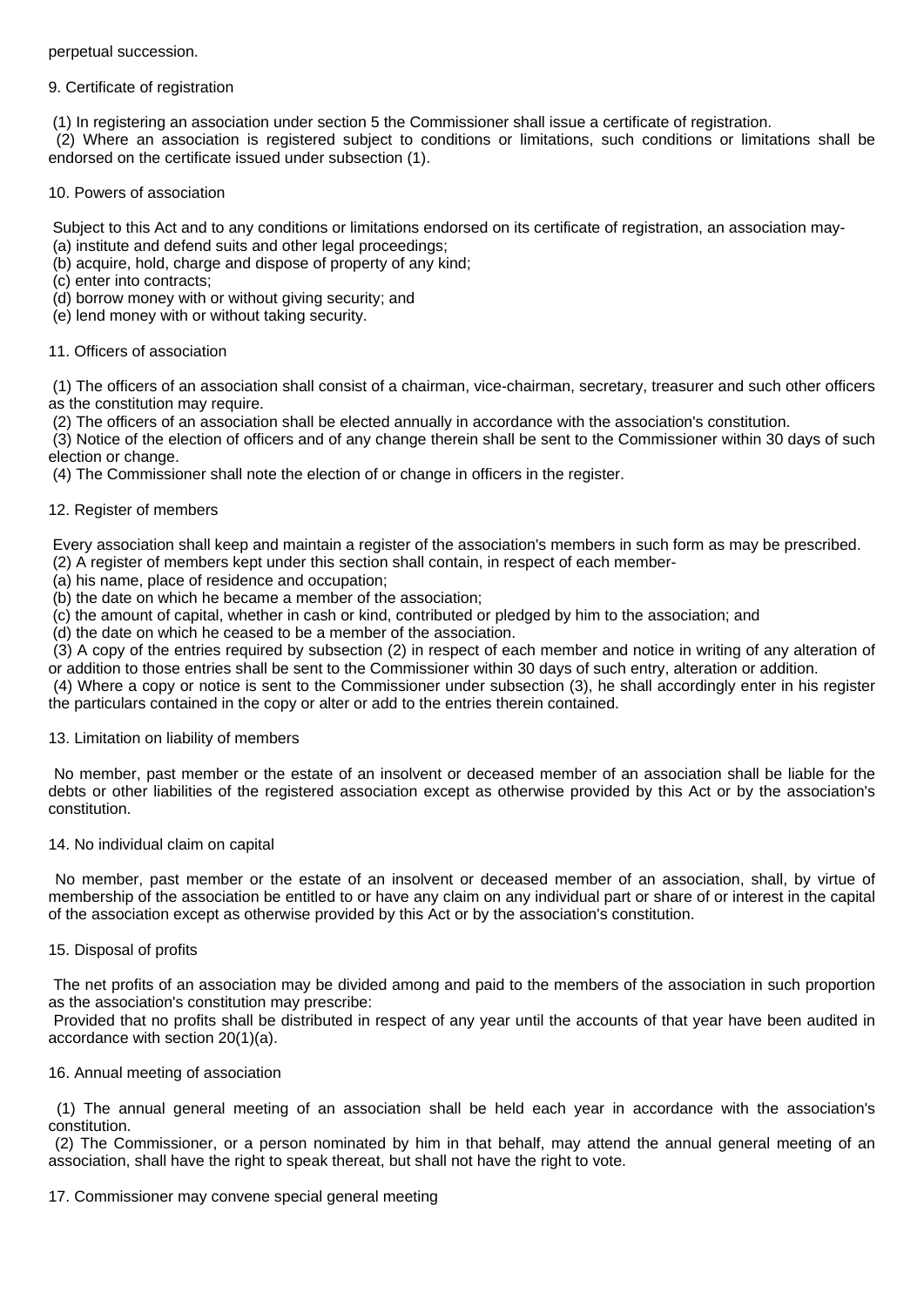(1) The Commissioner may at any time convene a special general meeting of an association at such time and place as he may specify.

 (2) The Commissioner shall use his best endeavours to give to all members of the association, in such manner as he thinks most appropriate, such notice of the time and place of the special general meeting as he considers reasonable in all the circumstances.

 (3) The Commissioner may appoint a person to act as secretary of a special general meeting held under this section and may determine what matters shall be placed on the agenda of the meeting.

 (4) The Commissioner, or a person nominated by him in that behalf, shall preside at a special general meeting held under this section and may direct that the meeting proceed notwithstanding the absence of a quorum as prescribed by the association's constitution.

 (5) The Commissioner or a person nominated by him under subsection (4) shall have the right to speak at a special general meeting called under this section but shall not have the right to vote except where there is an equality of votes in which case he shall have a casting vote.

 (6) A special general meeting called under this section shall have all the powers of a general meeting called and held under the association's constitution.

#### 18. Books of account

 Every association shall keep one or more books of account to the satisfaction of the Commissioner, in which shall be entered of all moneys received and payments made by or on behalf of the association.

19. Records to be available for inspection

 (1) Every association shall make its books of account and all documents relating thereto or generally to the activities of the association, including its register of members, available for inspection-

(a) by any member of the association at such time and place as may be provided for in the association's constitution;

 (b) by the Commissioner, or any person authorized by him in writing in that behalf, at the association's office at any time during normal business hours;

 (c) by the Commissioner, or by any person acting under his directions, at the Commissioner's office at any reasonable time specified by the Commissioner, if he so requires by notice in writing served on the association; and

 (d) by the Minister, or by any person authorized by him in writing in that behalf, at the association's office during normal business hours.

 (2) Any person who wilfully obstructs any person carrying out an inspection under subsection (1) shall be guilty of an offence and liable to a fine not exceeding P500 or to imprisonment for a term not exceeding six months, or to both.

20. Annual and extraordinary audits of accounts

(1) The Commissioner-

(a) shall audit or cause to be audited, the accounts of every association at least once in every year; and

 (b) where he is of the opinion that it is in the public interest to do so may at any time audit, or cause to be audited, the accounts of an association.

 (2) The annual audit under subsection (1)(a) shall include an examination of overdue debts, if any, and a valuation of the assets and liabilities of the association.

(3) The costs of an audit under subsection (1)(b) shall be borne by the association.

(4) The Commissioner, or any person conducting an audit on his behalf, may-

 (a) summon at the time of audit any office-holder, agent, servant or member of the association who he has reasonable cause to believe is able to give material information with regard to any transaction of the association or the management of its affairs; and

 (b) require the production of any book or document relating to the affairs of or any cash or securities belonging to the association.

 (5) Any person who wilfully or without reasonable excuse fails to comply with a summons or requirement under subsection (4) shall be guilty of an offence and liable to a fine not exceeding P1000 or to imprisonment for a term not exceeding 12 months, or to both.

# 21. Style or firm name to include registered number

 The style or firm name of an association shall include the words "Agricultural Management Association No. ............" and the number allocated by the Commissioner on registration.

# 22. Style or firm name to be made public

 (1) Every association shall have its style or firm name, and registered number, printed in prominent legible Roman letters on all notices, advertisements, letterheads, invoices, accounts and receipts used in the association's business. (2) Every association shall have its style or firm name, and registered number, printed in prominent legible Roman letters on all bills of exchange, promissory notes, endorsements, cheques and orders for money or goods, purporting to